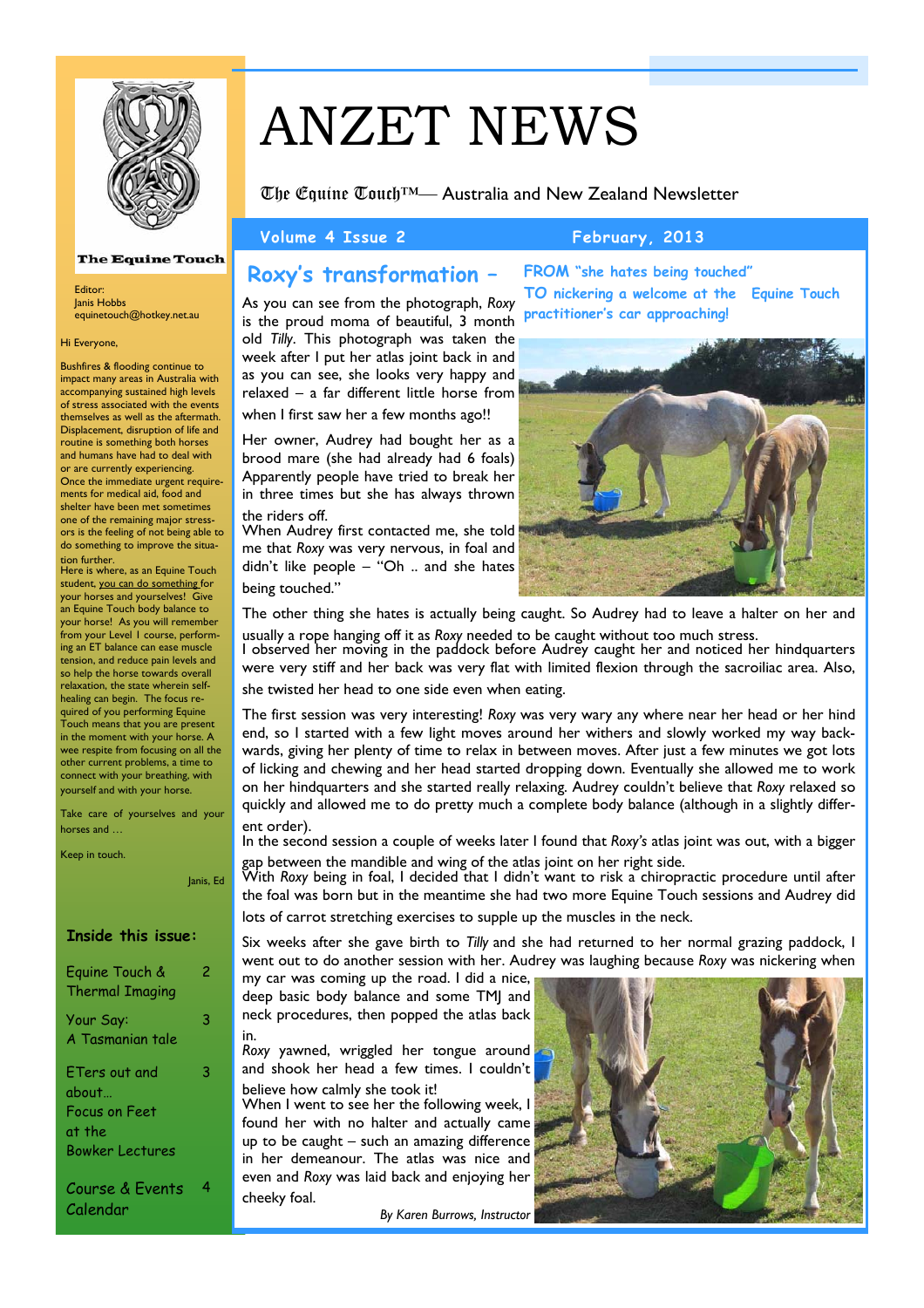# **Page 2 The Equine Touch™— Australia and New Zealand Newsletter**

# **Thermal Imaging pre- & post– Equine Touch session**

Wow! If you are on Facebook and have checked out the group which originated in the UK called Equine Addicts you would have been treated to an interesting item recently! In the UK they have "regional co-ordinators" who co-

ordinate activities for students & practitioners in that area, such as ET practice days, social gatherings etc. Recently Moira Richardson organized a day which included a session/demonstration by a thermal imaging practitioner. Images were taken pre– and post– ET!

Take a look for yourself here at the pictures below and by all means go and check out the group. Later on I believe there will be and article in the UK & Ireland IETA magazine where we may be able to get more information. If you have ever wondered if ET has a definite effect on the horse's body.....





*"What a fab and exciting day we had at the Notts/ Lincs get together today. A great turnout and really interesting thermal imaging session. We imaged a horse before and after a BBB and the difference was astounding. I will write something up for the ET magazine and also for Equestrian Life. The lady who carried out the imaging was truly impressed at the effect ET had!!"* 

*Moira Richardson on Facebook, Equine Touch Addicts page*